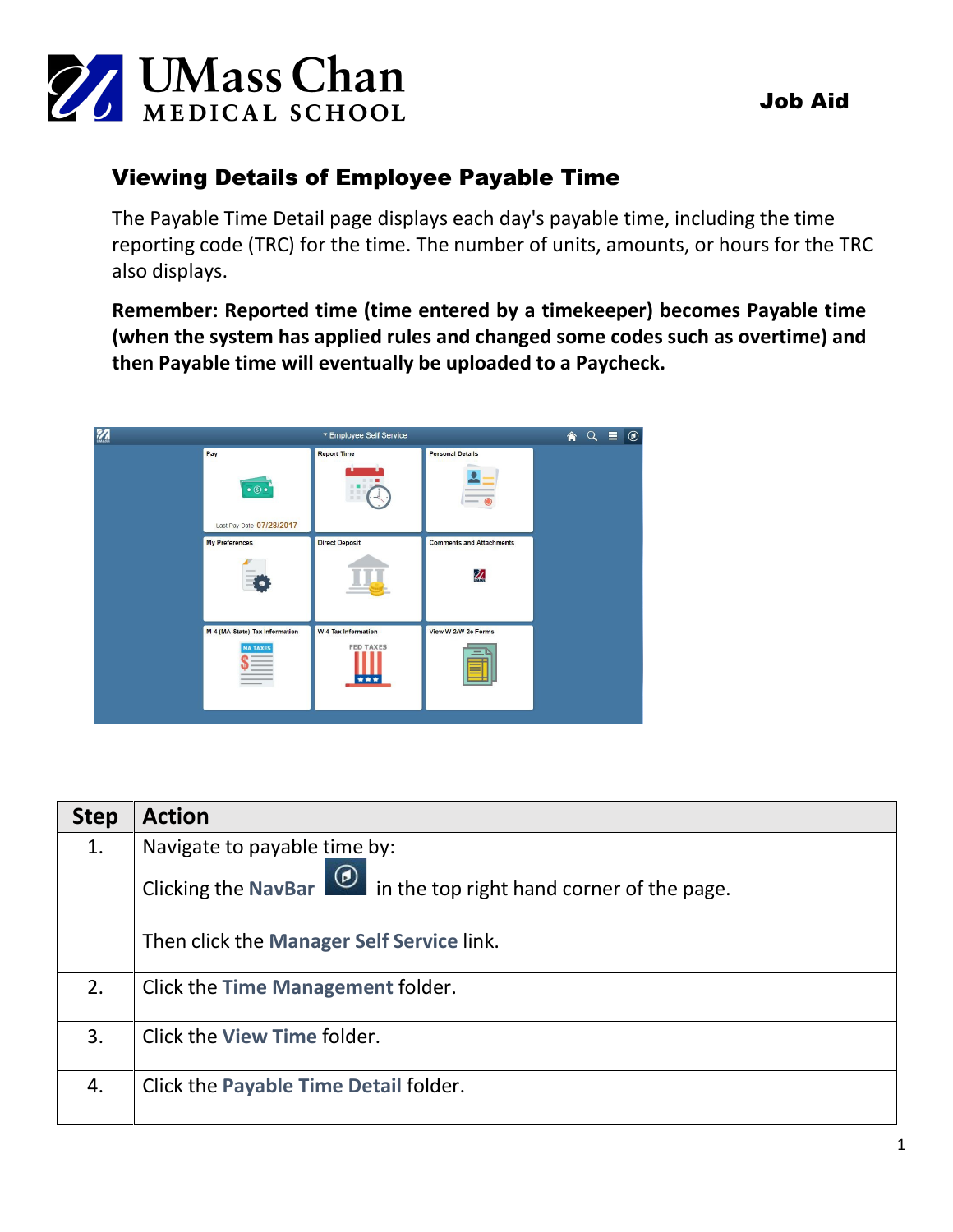

| <b>Step</b> | <b>Action</b>                                                                                   |
|-------------|-------------------------------------------------------------------------------------------------|
| 5.          | Use the <b>Employee Selection Criteria</b> section of the <b>Select Employee</b> page to select |
|             | an employee.                                                                                    |
|             |                                                                                                 |
| 6.          | Enter the employee id in the field:                                                             |
|             |                                                                                                 |
|             | <b>Emplid</b>                                                                                   |
| 7.          | Click the Get Employees button.                                                                 |
|             |                                                                                                 |
|             | Get Employees                                                                                   |
|             |                                                                                                 |
|             |                                                                                                 |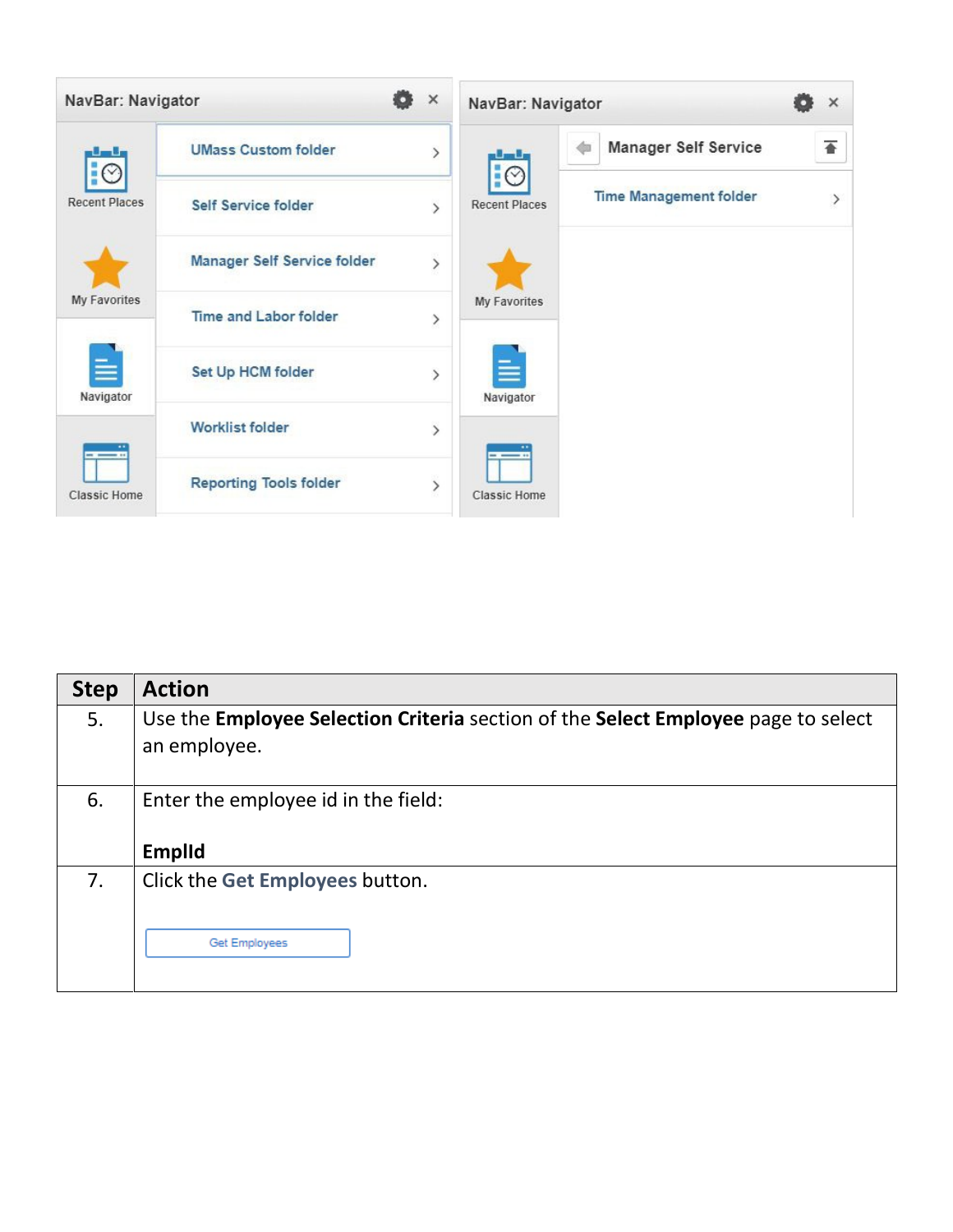### $\langle$  Manager Self Service

Payable Time Detail **Select Employee** 

|  | Employee Selection |  |  |
|--|--------------------|--|--|
|  |                    |  |  |

| Employee Selection Criteria |                                  |                | Get Employees  |
|-----------------------------|----------------------------------|----------------|----------------|
| <b>Selection Criterion</b>  | <b>Selection Criterion Value</b> |                |                |
| Time Reporter Group         |                                  | ۹              |                |
| Employee ID                 | 10215076                         | $\alpha$       | Clear Criteria |
| Empl Record                 |                                  | $\mathsf{Q}$   | Save Criteria  |
| Last Name                   |                                  | $\mathsf{Q}$   |                |
| First Name                  |                                  | $\mathsf{Q}_i$ |                |
| Business Unit               |                                  | $\mathsf{Q}$   |                |
| Job Code                    |                                  | $\alpha$       |                |
| Department                  |                                  | a              |                |
| Supervisor ID               |                                  | ۹              |                |
| Reports To Position Number  |                                  | a              |                |
| Workgroup                   |                                  | a              |                |
| Employee Type               |                                  | $\alpha$       |                |
| Payroll Status              |                                  | $\alpha$       |                |

### **Payable Time Detail**

| Employees For<br>$\overline{\rm m}$<br>$\Omega$ |                   |             |                             | 1-1 of $1 \vee$ $\rightarrow$ $\rightarrow$<br>$-14 - 41$ |
|-------------------------------------------------|-------------------|-------------|-----------------------------|-----------------------------------------------------------|
| Time Reporters                                  | Demographics<br>₩ |             |                             |                                                           |
| Last Name                                       | <b>First Name</b> | Employee ID | Employment Record Job Title |                                                           |
|                                                 |                   | 10215076    |                             |                                                           |

| Step   Action                     |
|-----------------------------------|
| Click on the employees Last Name. |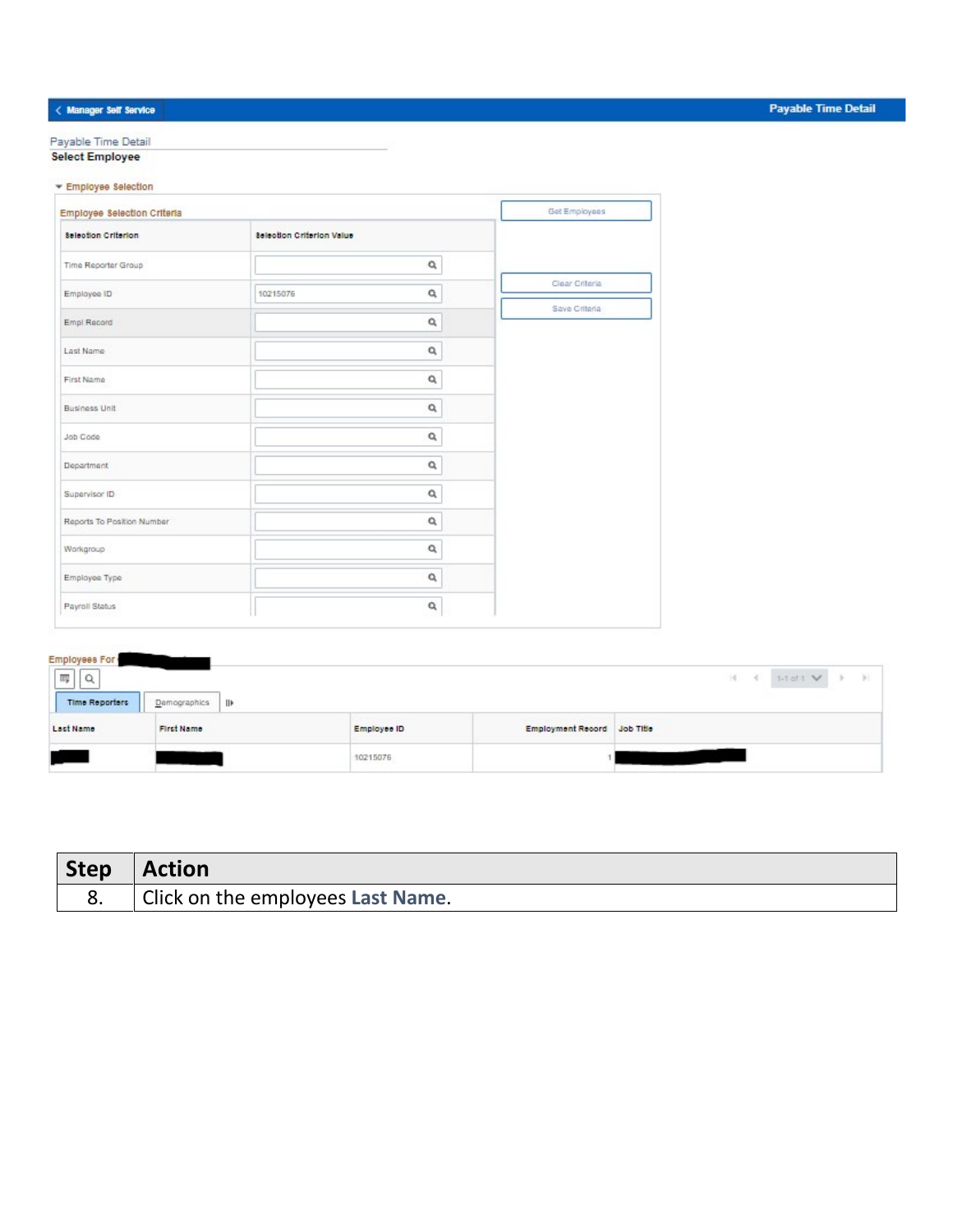## < Manager Self Service

|          | <b>Payable Time Detail</b> |            |     |                            |          |
|----------|----------------------------|------------|-----|----------------------------|----------|
|          |                            |            |     | <b>Employee ID</b>         | 10215076 |
| Actions- |                            |            |     | <b>Employment Record 1</b> |          |
|          | <b>Start Date</b>          | 10/02/2021 | 蔮   |                            |          |
|          | <b>End Date</b>            | 10/08/2021 | m ° |                            |          |

Payable Status Filter

Payable Time <sup>7</sup>

| Overview   | <b>Time Reporting Elements</b> |                    |  | <b>Task Reporting Elements</b> | Cost and Approval | ⊪                          |                        |
|------------|--------------------------------|--------------------|--|--------------------------------|-------------------|----------------------------|------------------------|
| Date       | <b>Status</b>                  | <b>Reason Code</b> |  | <b>Time Reporting</b><br>Code  |                   | <b>Quantity   TRC Type</b> | <b>Estimated Gross</b> |
| 10/04/2021 | Approved                       |                    |  | <b>REG</b>                     |                   | 8.000 Hours                | \$585,706168           |
| 10/05/2021 | Approved                       |                    |  | <b>REG</b>                     |                   | 8.000 Hours                | \$585,706168           |
| 10/06/2021 | Approved                       |                    |  | <b>REG</b>                     |                   | 8.000 Hours                | \$585,706168           |
| 10/07/2021 | Approved                       |                    |  | <b>REG</b>                     |                   | 8.000 Hours                | \$585,706168           |
| 10/08/2021 | Approved                       |                    |  | <b>REG</b>                     |                   | 8.000 Hours                | \$585,706168           |

Return to Select Employee

| <b>Step</b> | <b>Action</b>                                                                 |
|-------------|-------------------------------------------------------------------------------|
| 9.          | Use the Payable Time Detail page to view the details of an employee's payable |
|             | time.                                                                         |
| 10.         | The Start Date and End Date fields default to the current week.               |
|             | Enter the pay period begin date for the start date                            |
| 11.         | Enter the pay period end date for the end date                                |
| 12.         | Click the Refresh button.                                                     |
|             | 2 Refresh                                                                     |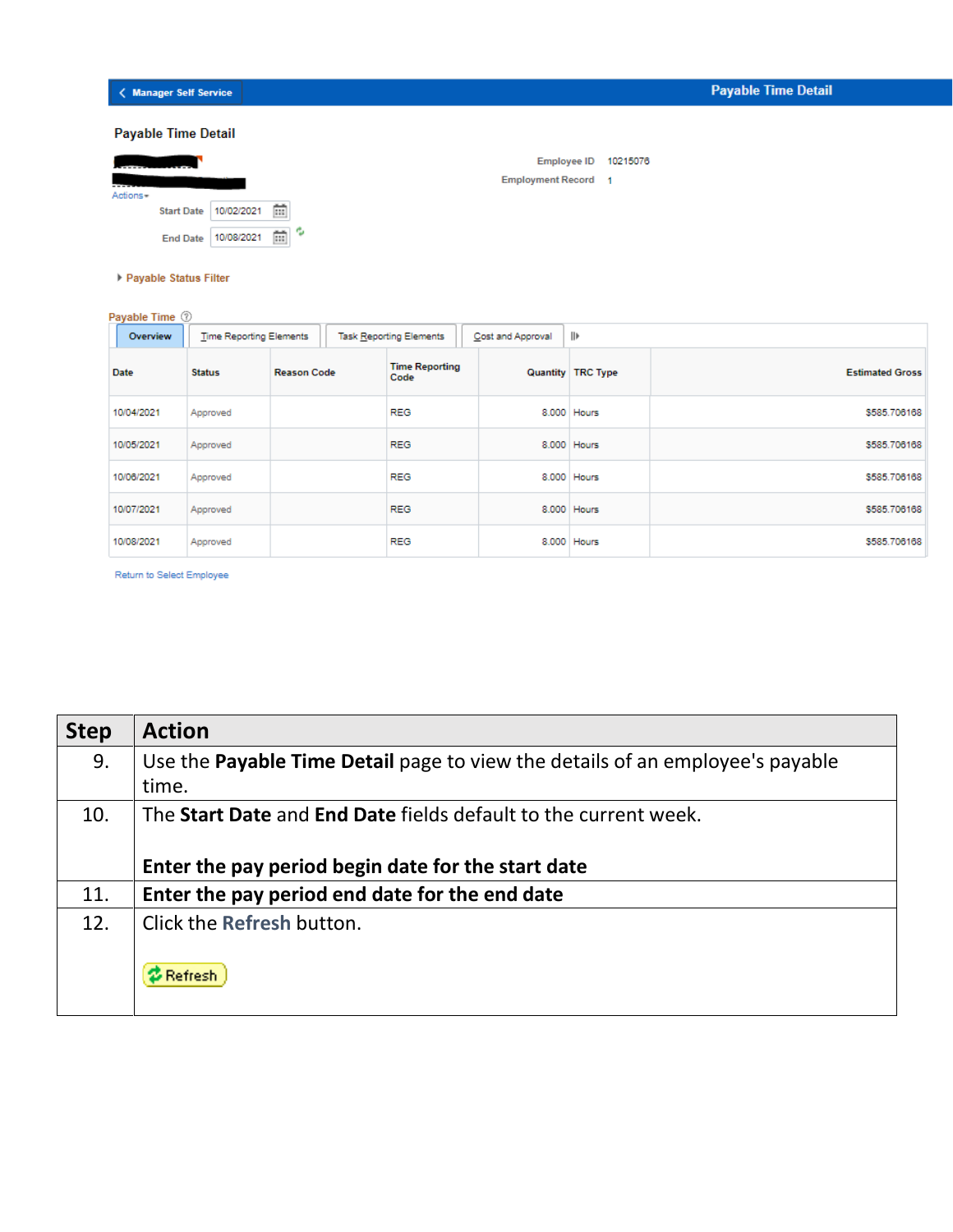< Manager Self Service

| <b>Payable Time Detail</b>                  |                             |                            |          |  |
|---------------------------------------------|-----------------------------|----------------------------|----------|--|
|                                             |                             | <b>Employee ID</b>         | 10215076 |  |
| ------------------------------<br>Actions - |                             | <b>Employment Record 1</b> |          |  |
| <b>Start Date</b>                           | m<br>09/05/2021             |                            |          |  |
| <b>End Date</b>                             | <b>B</b><br>酾<br>09/11/2021 |                            |          |  |

▶ Payable Status Filter

| Payable Time 2 |                                |                                |                               |                                  |                          |                        |
|----------------|--------------------------------|--------------------------------|-------------------------------|----------------------------------|--------------------------|------------------------|
| Overview       | <b>Time Reporting Elements</b> | <b>Task Reporting Elements</b> |                               | $\parallel$<br>Cost and Approval |                          |                        |
| <b>Date</b>    | <b>Status</b>                  | <b>Reason Code</b>             | <b>Time Reporting</b><br>Code |                                  | <b>Quantity TRC Type</b> | <b>Estimated Gross</b> |
| 09/06/2021     | Distributed                    |                                | <b>HOL</b>                    |                                  | 8.000 Hours              | \$585,706168           |
| 09/07/2021     | <b>Distributed</b>             |                                | <b>VAC</b>                    |                                  | 8.000 Hours              | \$585.706168           |
| 09/08/2021     | <b>Distributed</b>             |                                | <b>REG</b>                    |                                  | 8.000 Hours              | \$585,706168           |
| 09/09/2021     | <b>Distributed</b>             |                                | <b>REG</b>                    |                                  | 8.000 Hours              | \$585,706168           |
| 09/10/2021     | <b>Distributed</b>             |                                | <b>REG</b>                    |                                  | 8.000 Hours              | \$585.706168           |

Return to Select Employee

| <b>Step</b> | <b>Action</b>                                                                                                                                              |
|-------------|------------------------------------------------------------------------------------------------------------------------------------------------------------|
| 13.         | The Overview tab displays each day's payable time, including the Status and Time                                                                           |
|             | Reporting Code for the time.                                                                                                                               |
| 14.         | The Status column lists the status of the time reported.                                                                                                   |
|             | Approved indicates that the manager has approved the time reported and it<br>$\bullet$<br>andit is ready to load into payroll.                             |
|             | • Needs Approval indicates that the time reported is waiting for approval by<br>the manager.                                                               |
|             | Distributed indicates that the time reported has been processed and<br>$\bullet$<br>paid bypayroll.                                                        |
|             | Rejected indicates that the time reported has been rejected by payroll.<br>$\bullet$<br>Taken by Payroll indicates that time is currently being processed. |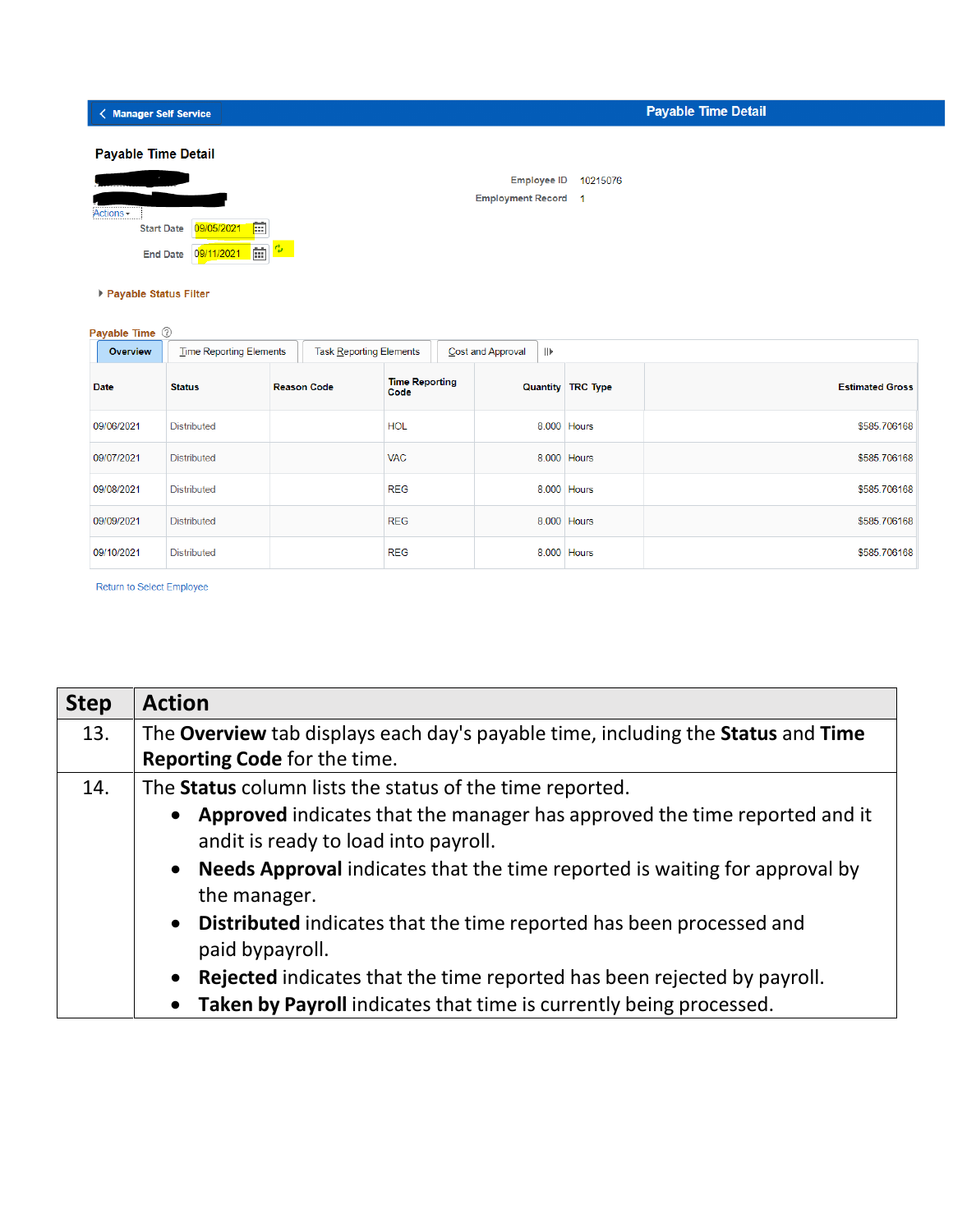| <b>Step</b> | $\vert$ Action                                                               |
|-------------|------------------------------------------------------------------------------|
|             | Click the Time Reporting Elements tab to view more payable time information. |
|             |                                                                              |

| < Manager Self Service                    |                                                   |                                |                               |                                                    |                    | <b>Payable Time Detail</b> |                |              |          |                 |                  | $Q \Delta$<br>奋          |
|-------------------------------------------|---------------------------------------------------|--------------------------------|-------------------------------|----------------------------------------------------|--------------------|----------------------------|----------------|--------------|----------|-----------------|------------------|--------------------------|
| <b>Payable Time Detail</b>                |                                                   |                                |                               |                                                    |                    |                            |                |              |          |                 |                  | New Window  <br>Help   P |
| --------<br>Actions -                     | 面<br>Start Date 09/05/2021<br>End Date 09/11/2021 | 画。                             |                               | Employee ID 10215076<br><b>Employment Record 1</b> |                    |                            |                |              |          |                 |                  |                          |
| ▶ Payable Status Filter<br>Payable Time 2 |                                                   |                                |                               |                                                    |                    |                            |                |              |          |                 |                  |                          |
| Overview                                  | <b>Time Reporting Elements</b>                    | <b>Task Reporting Elements</b> |                               | Cost and Approval<br>$\vert\vert\vert$             |                    |                            |                |              |          |                 |                  |                          |
| Date                                      | <b>Status</b>                                     | <b>Reason Code</b>             | <b>Time Reporting</b><br>Code |                                                    | Quantity Taskgroup | Currency<br>Code           | <b>Country</b> | <b>State</b> | Locality | <b>Billable</b> | <b>Rate Code</b> | <b>Override Rate</b>     |
| 09/06/2021                                | <b>Distributed</b>                                |                                | <b>HOL</b>                    |                                                    | 8.000 UM_EXP       | <b>USD</b>                 | <b>USA</b>     |              |          | $\Box$          |                  |                          |
| 09/07/2021<br><b>VAC</b><br>Distributed   |                                                   |                                |                               |                                                    | 8.000 UM EXP       | <b>USD</b>                 | <b>USA</b>     |              |          | $\Box$          |                  |                          |
| 09/08/2021                                | Distributed                                       |                                | <b>REG</b>                    |                                                    | 8.000 UM EXP       | <b>USD</b>                 | <b>USA</b>     |              |          | $\Box$          |                  |                          |
| 09/09/2021                                | Distributed                                       |                                | <b>REG</b>                    |                                                    | 8.000 UM_EXP       | <b>USD</b>                 | <b>USA</b>     |              |          | $\Box$          |                  |                          |
| 09/10/2021                                | Distributed                                       |                                | <b>REG</b>                    |                                                    | 8.000 UM EXP       | <b>USD</b>                 | <b>USA</b>     |              |          | $\Box$          |                  |                          |

Return to Select Employee

| <b>Step</b> | <b>Action</b>                                                                                                         |
|-------------|-----------------------------------------------------------------------------------------------------------------------|
| 16.         | Click the Task Reporting Elements tab to view more payable time information,<br>including if the time included Shift. |

|                                      | < Manager Self Service                          |                    |                                |                               |                                                    |                           | <b>Payable Time Detail</b> |       |                            |                     |                    |  |
|--------------------------------------|-------------------------------------------------|--------------------|--------------------------------|-------------------------------|----------------------------------------------------|---------------------------|----------------------------|-------|----------------------------|---------------------|--------------------|--|
| <b>Payable Time Detail</b>           |                                                 |                    |                                |                               |                                                    |                           |                            |       |                            |                     |                    |  |
| Actions -<br>▶ Payable Status Filter | Start Date 09/05/2021<br>End Date 09/11/2021    | 曲<br>画。            |                                |                               | Employee ID 10215076<br><b>Employment Record 1</b> |                           |                            |       |                            |                     |                    |  |
| Payable Time 2                       |                                                 |                    |                                |                               |                                                    |                           |                            |       |                            |                     |                    |  |
|                                      |                                                 |                    |                                |                               |                                                    |                           |                            |       |                            |                     |                    |  |
| Overview                             | <b>Time Reporting Elements</b><br><b>Status</b> | <b>Reason Code</b> | <b>Task Reporting Elements</b> | <b>Time Reporting</b><br>Code | Cost and Approval<br>$\left\vert \right\vert$      | <b>Quantity Taskgroup</b> | <b>Business</b><br>Unit    | Shift | <b>Shift Combo</b><br>Code | Combination<br>Code | <b>ChartFields</b> |  |
|                                      | <b>Distributed</b>                              |                    |                                | <b>HOL</b>                    |                                                    | 8.000 UM EXP              |                            |       |                            |                     | ChartFields        |  |
| Date<br>09/06/2021<br>09/07/2021     | <b>Distributed</b>                              |                    |                                | <b>VAC</b>                    |                                                    | 8.000 UM_EXP              |                            |       |                            |                     | ChartFields        |  |
| 09/08/2021                           | <b>Distributed</b>                              |                    |                                | <b>REG</b>                    |                                                    | 8.000 UM EXP              |                            |       |                            |                     | ChartFields        |  |
| 09/09/2021                           | <b>Distributed</b>                              |                    |                                | <b>REG</b>                    |                                                    | 8.000 UM EXP              |                            |       |                            |                     | ChartFields        |  |

m to Select Employee